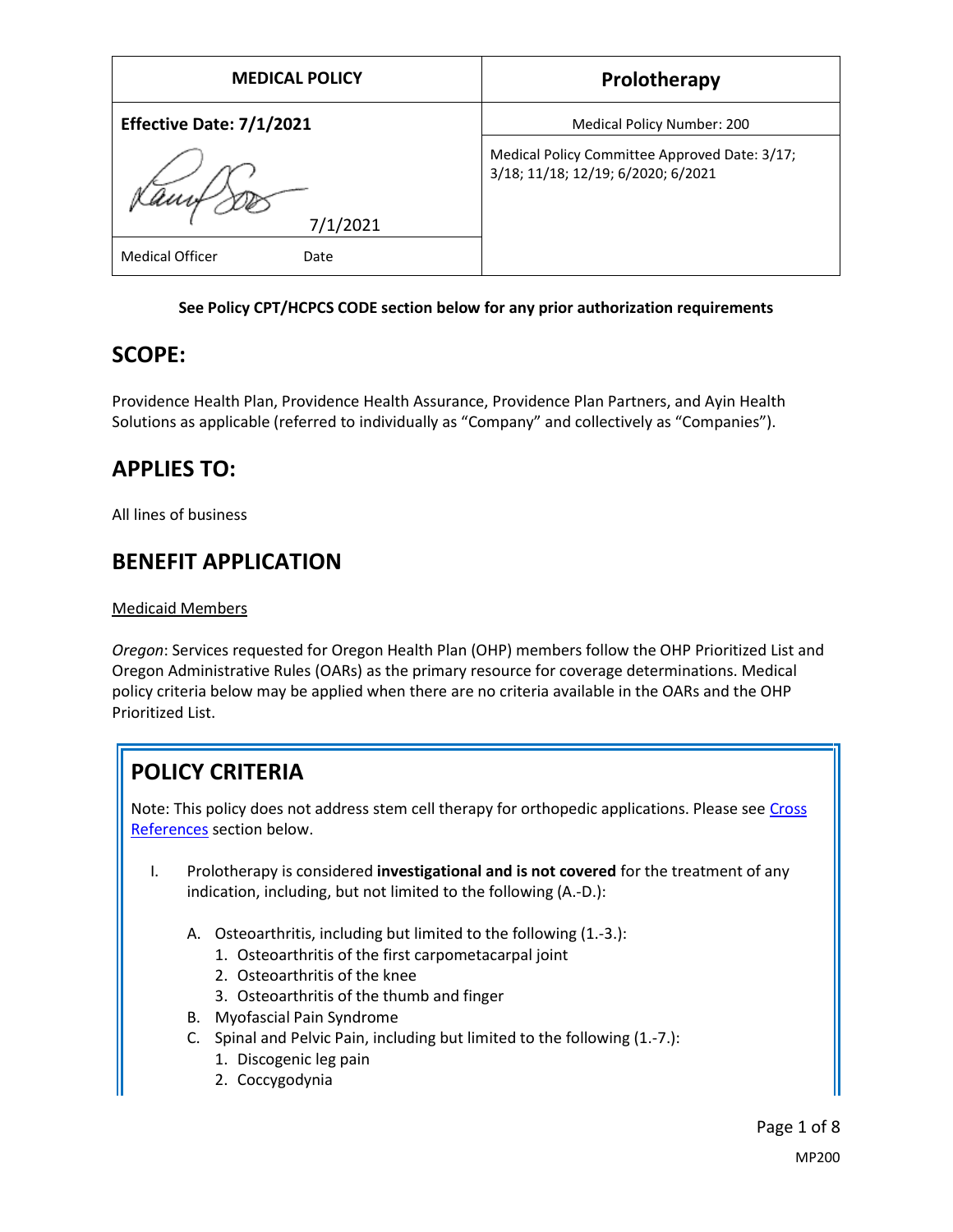- 3. Sacroiliac joint pain
- 4. Iliac crest pain syndrome
- 5. Cervical, thoracic or lumbar pain
- 6. Neck pain
- 7. Low back and pelvic pain
- D. Tendinopathies, including but limited to the following (1.-8.):
	- 1. Achilles tendinopathy or tendinosis
	- 2. Groin pain (e.g., osteitis pubis, abdominal or adductor tendinopathy)
	- 3. Lateral epicondylitis
	- 4. Osgood–Schlatter disease
	- 5. Patellar tendinopathy
	- 6. Plantar fasciitis
	- 7. Shoulder pain (e.g., rotator cuff disease or tendinopathy, supraspinatus tendinosis/tear)
	- 8. Temporomandibular joint hypermobility (TMJ)

Link t[o Policy Summary](#page-4-0)

## **BILLING GUIDELINES**

- Prolotherapy may only be billed using M0076 or an unlisted code, including but not limited to 20999 or 22899.
- Note: The following codes may not be used to report prolotherapy services, as they are considered inappropriate:
	- o 20550-20553
	- o 20600-20611
	- o 62281
	- o 62292
	- o 62310-62311
	- o 0231T-0218T

## **CPT/HCPCS CODES**

| <b>All Lines of Business</b>                                                                                                                                                                                                                                |                                                     |
|-------------------------------------------------------------------------------------------------------------------------------------------------------------------------------------------------------------------------------------------------------------|-----------------------------------------------------|
| <b>Not Covered</b>                                                                                                                                                                                                                                          |                                                     |
| M0076                                                                                                                                                                                                                                                       | Prolotherapy                                        |
| <b>Unlisted Codes</b><br>All unlisted codes will be reviewed for medical necessity, correct coding, and pricing at the<br>claim level. If an unlisted code is billed related to services addressed in this policy then it<br>will be denied as not covered. |                                                     |
| 20999                                                                                                                                                                                                                                                       | Unlisted procedure, musculoskeletal system, general |
| 22899                                                                                                                                                                                                                                                       | Unlisted procedure, spine                           |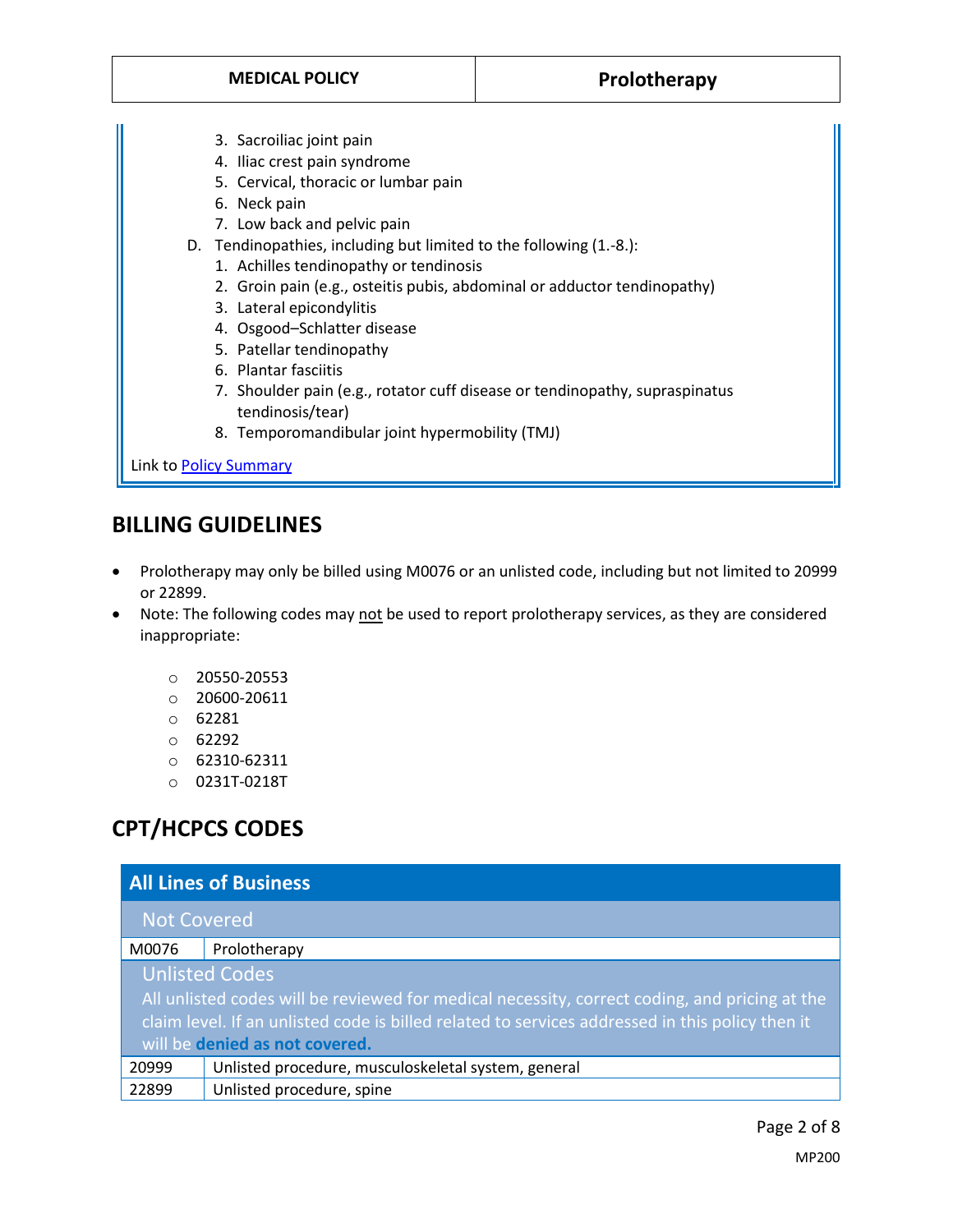### **DESCRIPTION**

According to the American Academy of Orthopaedic Medicine (AAOM):<sup>1</sup>

Prolotherapy (also known as regenerative injection therapy, sclerotherapy, proliferative therapy, ligament reconstruction therapy, and fibro-osseous injection therapy) is the injection of a substance directly on the site of an injury, typically a torn or stretched ligament or tendon. Prolotherapy injections contain anesthetic agents and/or additional substances that are thought act as mild irritants that may stimulate the healing response. The primary agent is dextrose, but providers may tailor the selection of substances according to the patients' needs. Other substances used are:

- 1. Growth Factors: Injection of a growth factor that specifically initiates growth of a certain cell line (e.g., erythropoietin). This type of prolotherapy is in early stages of study for arthritis (growing cartilage cells) and sprain and strain (growing fibroblasts).
- 2. Non-Inflammatory Agents: Injection of a non-inflammatory substance that may cause the body to produce growth factors (e.g., 5-10% dextrose solution).
- 3. Inflammatory Agents: Injection of a substance that causes activation of the inflammatory cascade to produce growth factors. These solutions often include 12.5%-25% dextrose, phenol-containingsolutions, and sodium-morrhuate-containing sclerosing agents.

Proposed Mechanism of Action: Prolotherapy is thought to create a mild, controlled injury that stimulates the body's natural healing processes to strengthen joints weakened by traumatic or over-use injury. The mild inflammatory response that is created by the injection may encourage growth of new ligament or tendon fibers on the weakened structure.

## **REVIEW OF EVIDENCE**

Due to the volume of literature on prolotherapy as a treatment for a wide variety of conditions, the evidence review below is focused on recent systematic reviews. A review of the ECRI, Hayes, Cochrane, and PubMed databases was conducted regarding the use of prolotherapy as a treatment for all indications, including but not limited to musculoskeletal pain. Below is a summary of the available evidence identified through April 2021.

The use of prolotherapy has been evaluated and reported by systematic reviews for the following orthopedic/musculoskeletal indications:

- Osteoarthritis:
	- $\circ$  Osteoarthritis of the first carpometacarpal joint<sup>2,3</sup>
	- $\circ$  Osteoarthritis of the knee<sup>2-5</sup>
	- $\circ$  Osteoarthritis of the thumb and finger<sup>2,3,6</sup>
- Myofascial Pain Syndrome<sup>6</sup>
- Spinal and Pelvic Pain:<sup>6</sup>
	- o Discogenic leg pain
	- o Coccygodynia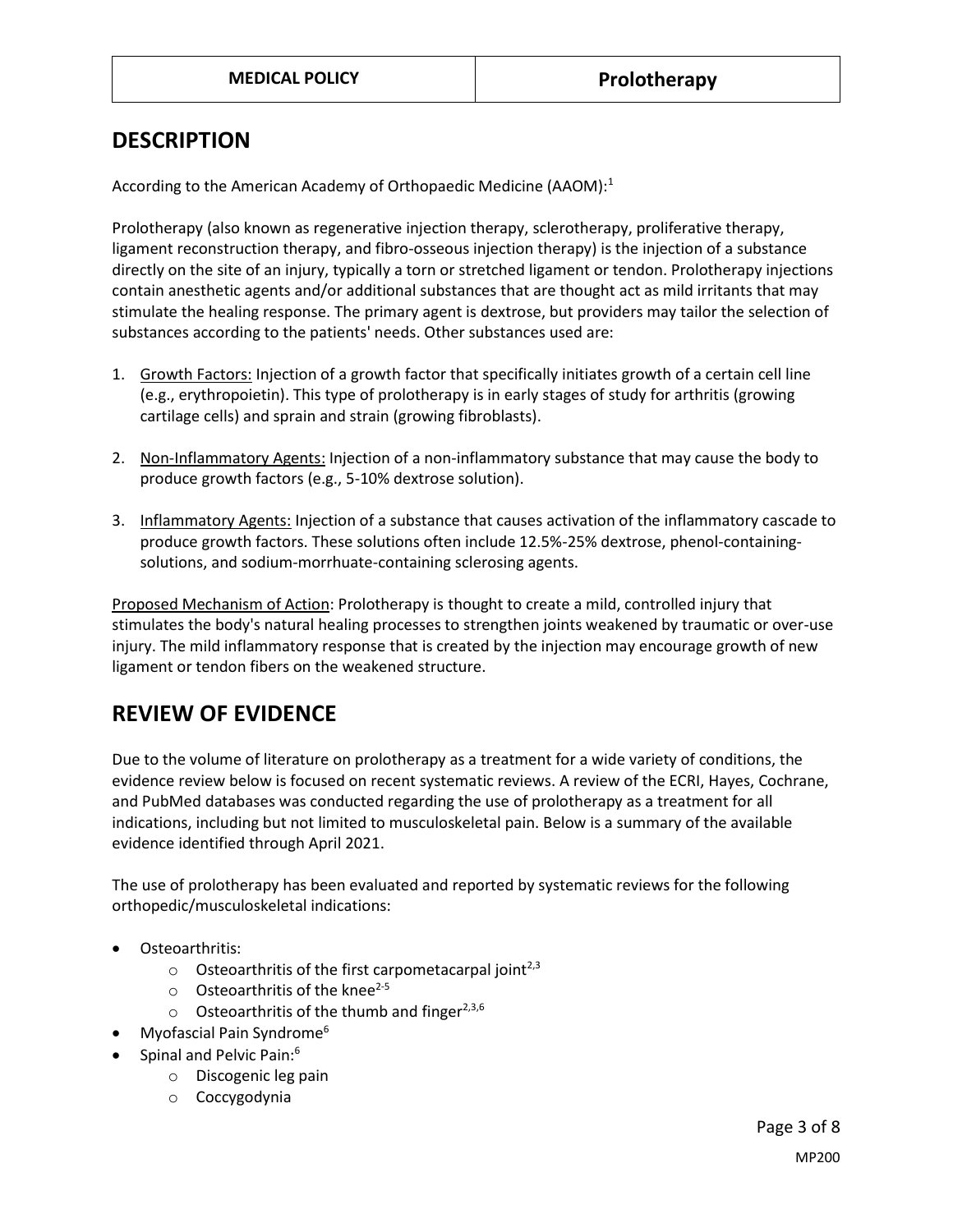- o Sacroiliac joint pain
- o Iliac crest pain syndrome
- o Cervical, thoracic or lumbar pain
- o Neck pain
- o Low back and pelvic pain
- Tendinopathies:<sup>7,8</sup>
	- $\circ$  Achilles tendinopathy or tendinosis<sup>6,9-12</sup>
	- $\circ$  Groin pain (e.g., osteitis pubis, abdominal or adductor tendinopathy)<sup>6</sup>
	- $\circ$  Lateral epicondylitis<sup>6,13-15</sup>
	- $\circ$  Osgood–Schlatter disease<sup>6,11</sup>
	- $\circ$  Patellar tendinopathy<sup>6,16</sup>
	- $\circ$  Plantar fasciitis<sup>6,11</sup>
	- $\circ$  Shoulder pain (e.g., rotator cuff disease or tendinopathy, supraspinatus tendinosis/tear)<sup>6,17-</sup> 19
	- $\circ$  Temporomandibular joint hypermobility (TMJ)<sup>6,20</sup>

Systematic reviews were heterogeneous in the methods used to examine primary studies evaluating prolotherapy. Many reviews included or focused entirely on nonrandomized studies, and many included more than one indication. However, in general, the reviews reported heterogeneity in prolotherapy protocols and severity of the condition being evaluated among included studies. Reviews published on the same indication often had partial or complete overlap of the studies that were included. All reviews mentioned the need for larger, better-quality studies with longer-term follow-up. The majority of recent reviews were unable to draw definitive conclusions regarding the efficacy of prolotherapy as a treatment for any indication.

Overall, the body of evidence for any given indication suffers from one or more of the following limitations:

- extremely limited number of randomized controlled trials (RCTs) reporting outcomes for any given indication
- for indications where RCTs have been published, these trials are of low-quality of due to methodological limitations including:
	- o small sample size (almost all under 100 patients)
	- $\circ$  primary outcomes reported consisted entirely of subjective, patient-reported outcomes
	- o use of co-interventions in the prolotherapy groups
	- o heterogeneity of :
		- comparator treatment<br>■ nrimary outcomes repo
		- primary outcomes reported
		- use of different scales for self-reporting of subjective pain, stiffness and function
		- treatment protocol, including variability in agent(s) used, concentrations used and number of injections administered
	- $\circ$  in trials using a non-prolotherapy injection comparator, confounding effects of needle-tobone contact and pressure exerted by the injected volume of solution were noted
- inconsistent data reporting
- risk of publication and/or selection bias
- conflicting or no evidence of short-term improvements in pain and/or function (first few months following treatment) when compared to placebo, exercise or non-prolotherapy injection treatments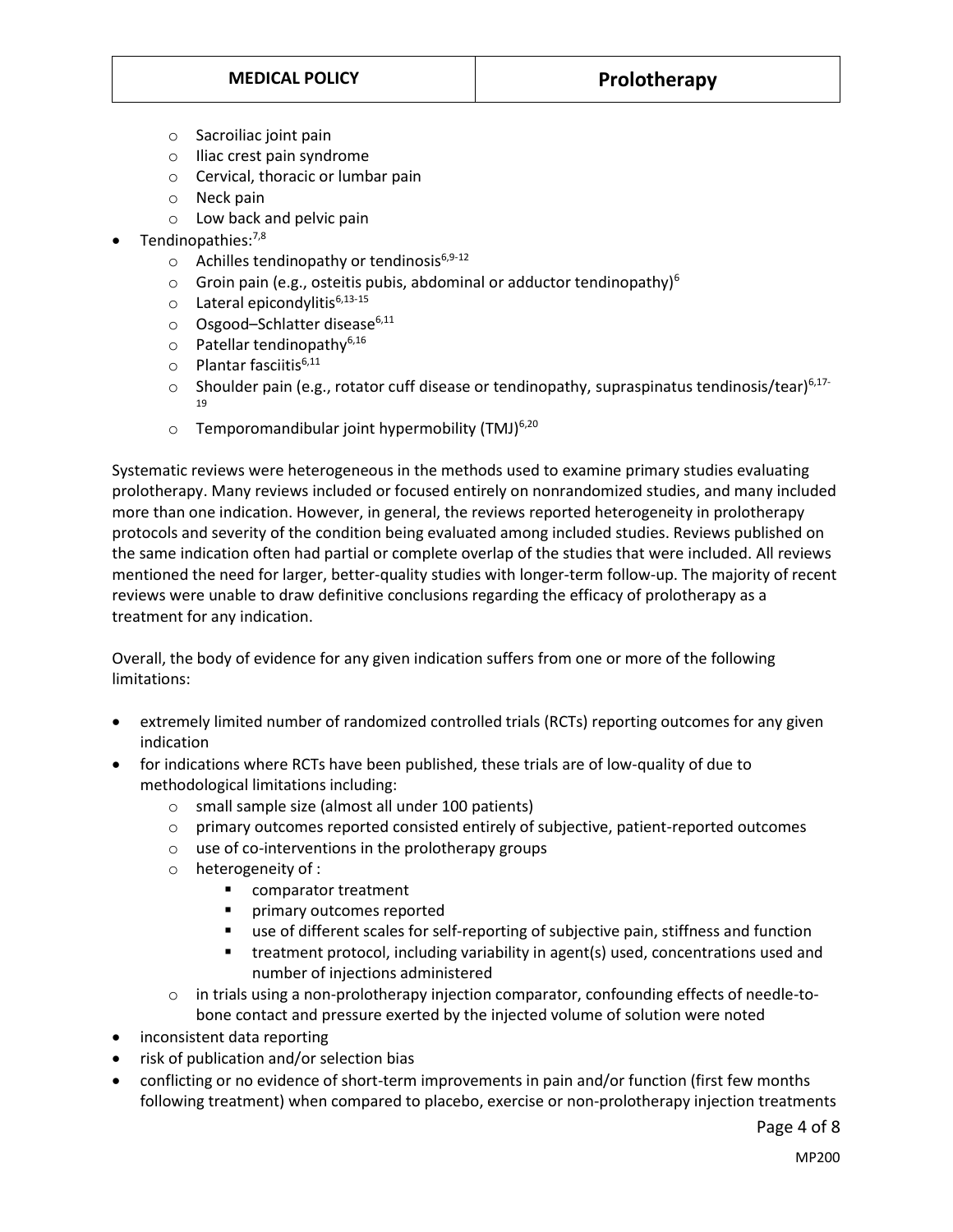conflicting or no evidence of long-term benefit on function or pain outcomes

## **CLINICAL PRACTICE GUIDELINES**

#### American Academy of Orthopaedic Surgeons (AAOS)

The AAOS published evidence-based clinical practice guidelines on the management of osteoarthritis of the hip (2017) and the knee (2013).<sup>21,22</sup> The association conducted evidence reviews of prolotherapy versus other comparators for these indications, but did not identify enough high-quality evidence to formally address the treatment in their recommendations.

### **CENTERS FOR MEDICARE & MEDICAID**

As of 4/30/2021, the following Centers for Medicare & Medicaid (CMS) non-coverage guidance documents for prolotherapy were identified.

1. The National Coverage Determination (NCD) for Prolotherapy, Joint Sclerotherapy, and Ligamentous Injections with Sclerosing Agents (150.7) states that: $^{23}$ 

"The medical effectiveness of the above therapies has not been verified by scientifically controlled studies. Accordingly, reimbursement for these modalities should be denied on the ground that they are not reasonable and necessary as required by §1862(a)(1) of the Act."

2. The Local Coverage Determination (LCD): Trigger Point Injections (L36859) states that:<sup>24</sup>

"Prolotherapy, the injection into a damaged tissue of an irritant to induce inflammation, is not covered by Medicare. Billing this under the trigger point injection codes (20552 or 20553) is misrepresentation."

### <span id="page-4-0"></span>**POLICY SUMMARY**

There is insufficient evidence that the use of prolotherapy is effective and consistently improves health outcomes for any indication, including but not limited to osteoarthritis, myofascial pain syndrome, spinal and pelvic pain, or tendinopathies. Due to heterogeneity in prolotherapy treatment protocol, including variability in agent(s) used, concentrations used and number of injections administered; interpreting results and drawing conclusions about treatment efficacy is difficult. This limitation is consistently reported for the use of prolotherapy for all indications. Other major limitations of prolotherapy observed across all indications include a lack of large, well-designed randomized controlled trials, and inconsistency in terms of whether or not prolotherapy has a beneficial effect. In addition, no clinical practice guidelines were identified that support the use of prolotherapy as a treatment for any indication. Therefore, prolotherapy is considered investigational as a treatment for any indication.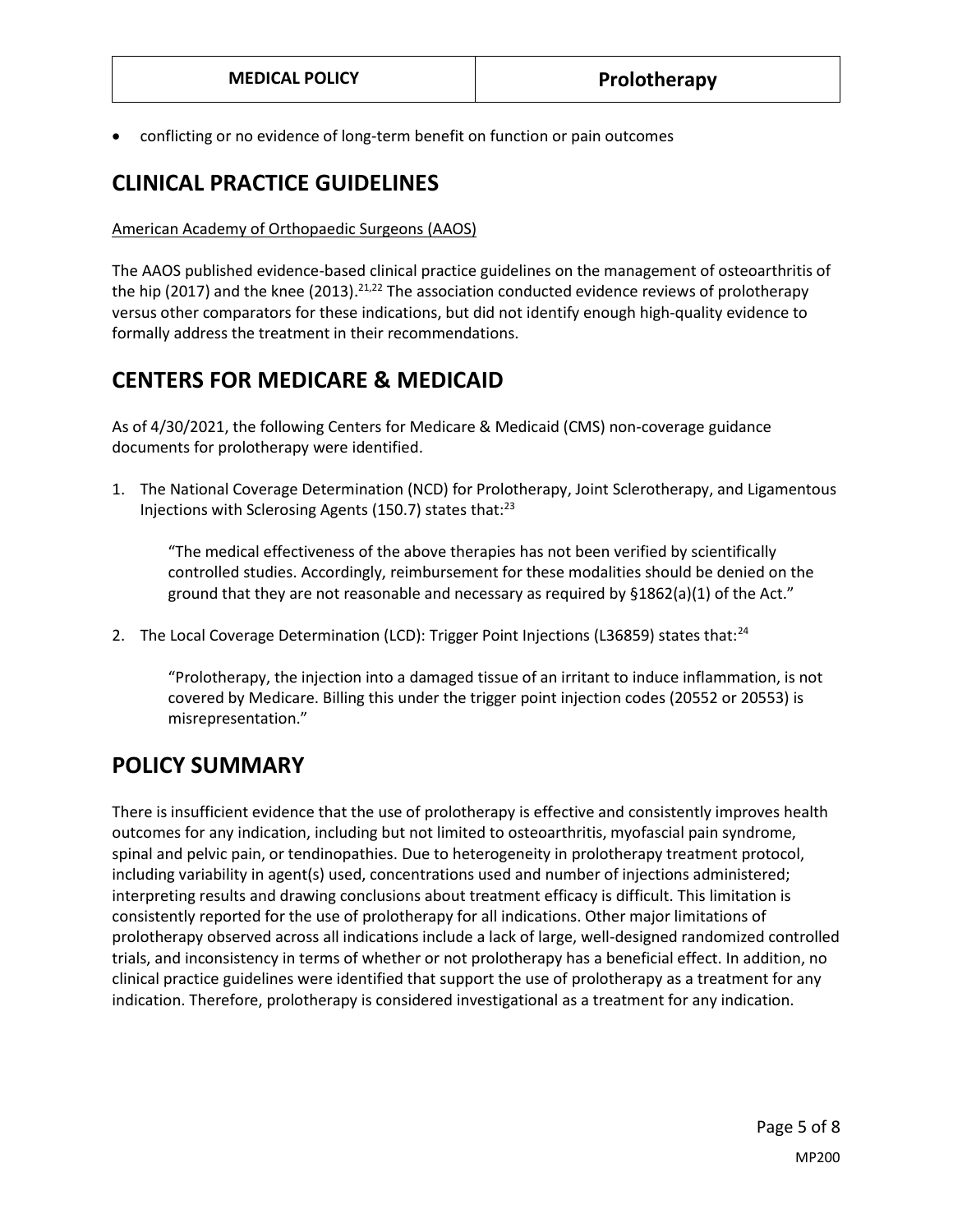## **INSTRUCTIONS FOR USE**

Company Medical Policies serve as guidance for the administration of plan benefits. Medical policies do not constitute medical advice nor a guarantee of coverage. Company Medical Policies are reviewed annually and are based upon published, peer-reviewed scientific evidence and evidence-based clinical practice guidelines that are available as of the last policy update. The Companies reserve the right to determine the application of Medical Policies and make revisions to Medical Policies at any time. Providers will be given at least 60-days notice of policy changes that are restrictive in nature.

The scope and availability of all plan benefits are determined in accordance with the applicable coverage agreement. Any conflict or variance between the terms of the coverage agreement and Company Medical Policy will be resolved in favor of the coverage agreement.

## **REGULATORY STATUS**

#### Mental Health Parity Statement

Coverage decisions are made on the basis of individualized determinations of medical necessity and the experimental or investigational character of the treatment in the individual case. In cases where medical necessity is not established by policy for specific treatment modalities, evidence not previously considered regarding the efficacy of the modality that is presented shall be given consideration to determine if the policy represents current standards of care.

## <span id="page-5-0"></span>**MEDICAL POLICY CROSS REFERENCES**

• Stem Cell Therapy for Orthopedic Applications

## **REFERENCES**

- 1. American Academy of Orthopaedic Medicine. Prolotherapy. [http://www.aaomed.org/prolotherapy.](http://www.aaomed.org/prolotherapy) Published 2020. Accessed 4/30/2021.
- 2. Hung CY, Hsiao MY, Chang KV, Han DS, Wang TG. Comparative effectiveness of dextrose prolotherapy versus control injections and exercise in the management of osteoarthritis pain: a systematic review and meta-analysis. *J Pain Res.* 2016;9:847-857. <https://www.ncbi.nlm.nih.gov/pubmed/27799816>
- 3. Krsticevic M, Jeric M, Dosenovic S, Jelicic Kadic A, Puljak L. Proliferative injection therapy for osteoarthritis: a systematic review. *Int Orthop.* 2017;41(4):671-679. <https://www.ncbi.nlm.nih.gov/pubmed/28190092>
- 4. Hassan F, Trebinjac S, Murrell WD, Maffulli N. The effectiveness of prolotherapy in treating knee osteoarthritis in adults: a systematic review. *Br Med Bull.* 2017;122(1):91-108. <https://www.ncbi.nlm.nih.gov/pubmed/28334196>
- 5. Sit RW, Chung V, Reeves KD, et al. Hypertonic dextrose injections (prolotherapy) in the treatment of symptomatic knee osteoarthritis: A systematic review and meta-analysis. *Sci Rep.*  2016;6:25247.<https://www.ncbi.nlm.nih.gov/pubmed/27146849>

Page 6 of 8 MP200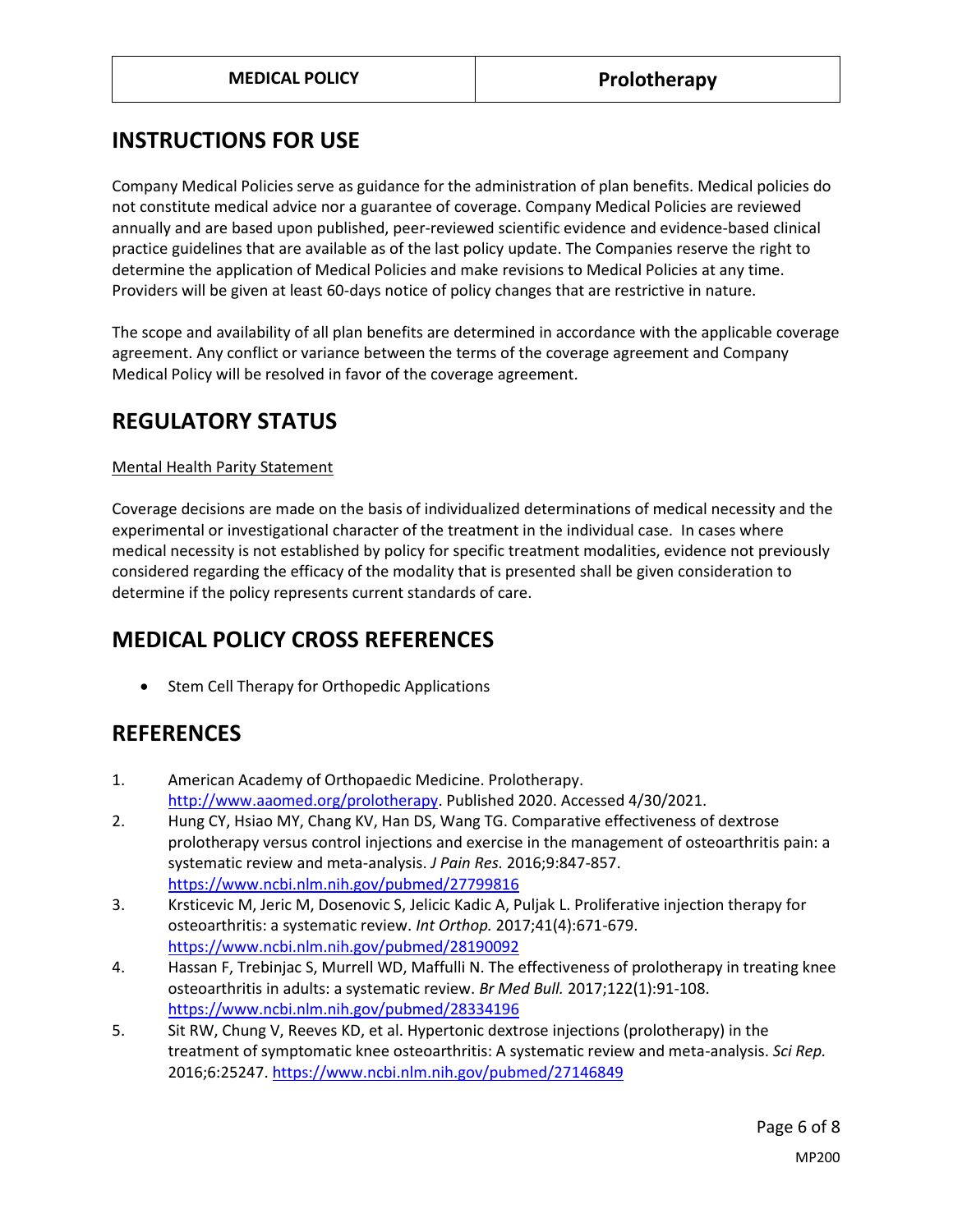- 6. Hauser RA, Lackner JB, Steilen-Matias D, Harris DK. A Systematic Review of Dextrose Prolotherapy for Chronic Musculoskeletal Pain. *Clin Med Insights Arthritis Musculoskelet Disord.*  2016;9:139-159.<https://www.ncbi.nlm.nih.gov/pubmed/27429562>
- 7. Chung M-W, Hsu C-Y, Chung W-K, Lin Y-N. Effects of dextrose prolotherapy on tendinopathy, fasciopathy, and ligament injuries, fact or myth?: A systematic review and meta-analysis. *Medicine (Baltimore).* 2020;99(46):e23201-e23201. <https://www.ncbi.nlm.nih.gov/pmc/articles/PMC7668443/>
- 8. Bae G, Kim S, Lee S, Lee WY, Lim Y. Prolotherapy for the patients with chronic musculoskeletal pain: systematic review and meta-analysis. *Anesth Pain Med (Seoul).* 2021;16(1):81-95. <https://www.ncbi.nlm.nih.gov/pmc/articles/PMC7861898/>
- 9. Morath O, Kubosch EJ, Taeymans J, et al. The effect of sclerotherapy and prolotherapy on chronic painful Achilles tendinopathy-a systematic review including meta-analysis. *Scand J Med Sci Sports.* 2018;28(1):4-15.<https://www.ncbi.nlm.nih.gov/pubmed/28449312>
- 10. Kearney RS, Parsons N, Metcalfe D, Costa ML. Injection therapies for Achilles tendinopathy. *Cochrane Database Syst Rev.* 2015(5):Cd010960. <https://www.ncbi.nlm.nih.gov/pubmed/26009861>
- 11. Sanderson LM, Bryant A. Effectiveness and safety of prolotherapy injections for management of lower limb tendinopathy and fasciopathy: a systematic review. *J Foot Ankle Res.* 2015;8:57. <https://www.ncbi.nlm.nih.gov/pubmed/26500703>
- 12. Gross CE, Hsu AR, Chahal J, Holmes GB, Jr. Injectable treatments for noninsertional achilles tendinosis: a systematic review. *Foot Ankle Int.* 2013;34(5):619-628. <https://www.ncbi.nlm.nih.gov/pubmed/23637232>
- 13. Dong W, Goost H, Lin XB, et al. Injection therapies for lateral epicondylalgia: a systematic review and Bayesian network meta-analysis. *Br J Sports Med.* 2016;50(15):900-908. <https://www.ncbi.nlm.nih.gov/pubmed/26392595>
- 14. Sims SE, Miller K, Elfar JC, Hammert WC. Non-surgical treatment of lateral epicondylitis: a systematic review of randomized controlled trials. *Hand (N Y).* 2014;9(4):419-446. <https://www.ncbi.nlm.nih.gov/pubmed/25414603>
- 15. Krogh TP, Bartels EM, Ellingsen T, et al. Comparative effectiveness of injection therapies in lateral epicondylitis: a systematic review and network meta-analysis of randomized controlled trials. *Am J Sports Med.* 2013;41(6):1435-1446. <https://www.ncbi.nlm.nih.gov/pubmed/22972856>
- 16. Cairns G, Owen T, Kluzek S, et al. Therapeutic interventions in children and adolescents with patellar tendon related pain: a systematic review. *BMJ Open Sport Exerc Med.*  2018;4(1):e000383.<https://www.ncbi.nlm.nih.gov/pubmed/30167318>
- 17. Lin MT, Chiang CF, Wu CH, Huang YT, Tu YK, Wang TG. Comparative Effectiveness of Injection Therapies in Rotator Cuff Tendinopathy: A Systematic Review, Pairwise and Network Metaanalysis of Randomized Controlled Trials. *Arch Phys Med Rehabil.* 2018. <https://www.ncbi.nlm.nih.gov/pubmed/30076801>
- 18. Lin MT, Chiang CF, Wu CH, Huang YT, Tu YK, Wang TG. Comparative Effectiveness of Injection Therapies in Rotator Cuff Tendinopathy: A Systematic Review, Pairwise and Network Metaanalysis of Randomized Controlled Trials. *Arch Phys Med Rehabil.* 2019;100(2):336-349.e315.
- 19. Catapano M, Zhang K, Mittal N, Sangha H, Onishi K, de Sa D. Effectiveness of Dextrose Prolotherapy for Rotator Cuff Tendinopathy: A Systematic Review. *Pm r.* 2020;12(3):288-300.
- 20. Nagori SA, Jose A, Gopalakrishnan V, Roy ID, Chattopadhyay PK, Roychoudhury A. The efficacy of dextrose prolotherapy over placebo for temporomandibular joint hypermobility: A systematic